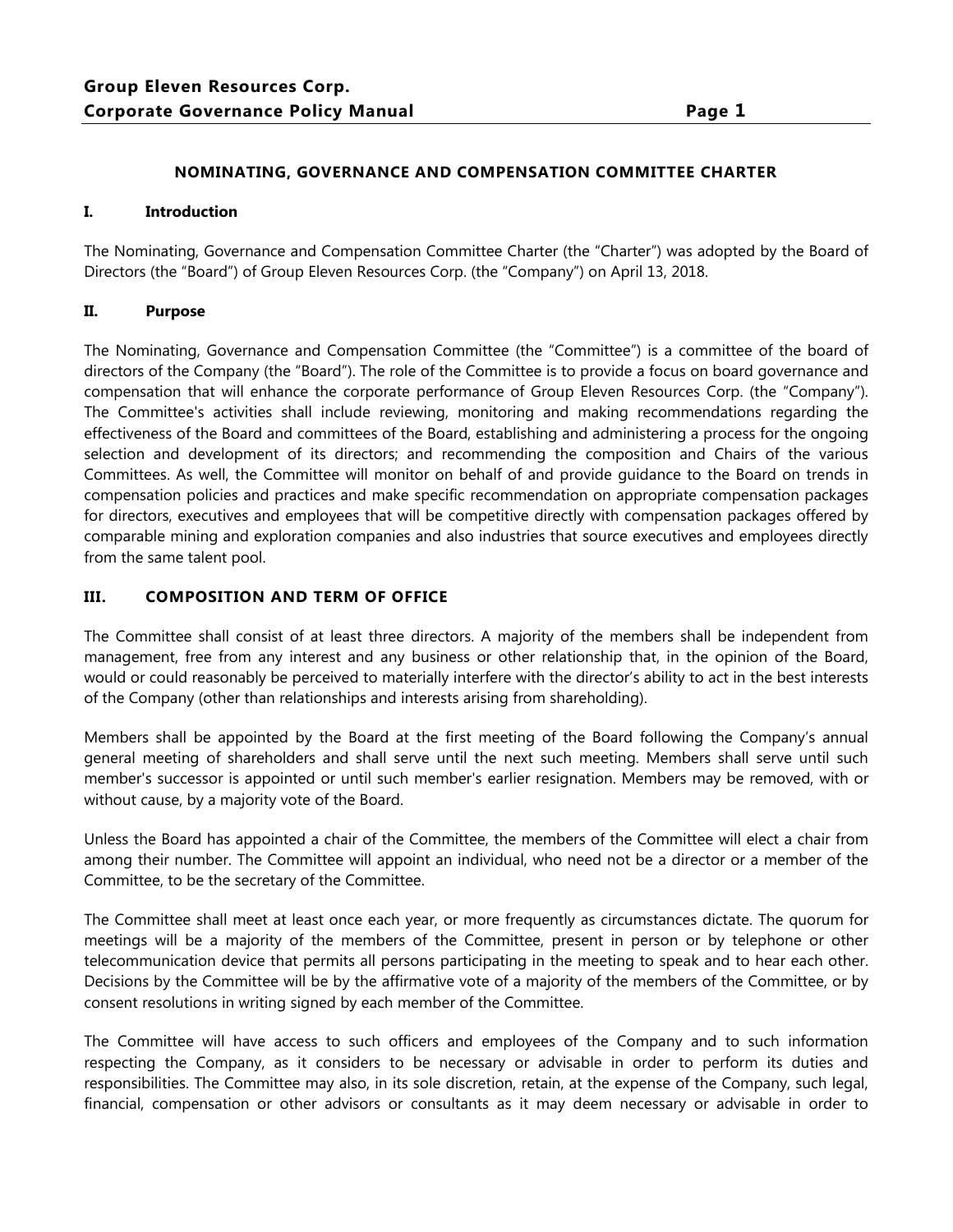properly and fully perform its duties and responsibilities hereunder.

# **IV. DUTIES AND RESPONSIBILITIES**

Subject to the powers and duties of the Board, the Committee shall:

- A. Develop and update a long term plan for the composition of the directors that takes into consideration the current strengths, skills and experience on the Board, and the strategic direction of YNG;
- B. Develop recommendations regarding the essential and desired experiences and skills for potential directors, taking into consideration the Board's short-term needs and long-term succession plans;
- C. Recommend to the Board nominees for election as directors of the Board;
- D. The Committee shall develop a compensation philosophy and guidelines that are competitive and motivating, and that attract and retain all employees, management and staff alike.
- E. The Committee shall review and update the Executive Total Compensation Package (Base Pay, Incentive Pay, Benefits, Stock Options, and Perquisites) annually to ensure it is competitive with the marketplace and that it aligns their interests with the interests of stakeholders and shareholders of the Company.
- F. Review annually, for Board approval, the Corporate Governance Manual outlining the policies and procedures by which the Board will operate and the terms of reference for the Board, the Board Chair, the President, directors and Committees.
- G. Review the Corporation's structures and procedures to ensure the Board is able to, and in fact does, function independently of management;
- H. Recommend to the Board, and implement, an appropriate evaluation process for the Board, the Board Chair and Board committees and assume responsibility for recommending an individual director evaluation process at the appropriate time;
- I. The Committee will assess and report to the Board, on an annual basis, on the performance of the Chief Executive Officer for the prior year.
- J. The Committee will review agreements made between senior management and the Company where these exist and as these address compensation, termination, retirement or any special circumstances.
- K. The Committee shall review submissions from the Chief Executive Officer and recommend approval to the Board of Directors, recruitment, appointments or terminations of Officers who are direct reports to the President.
- L. The Committee shall review and approve as appropriate, the selection and terms of reference of outside consultants retained to provide benchmark analysis and advice for compensation programs (if required).
- M. Periodically, in consultation with the Chair, review and recommend composition and Chairs of various Committees;